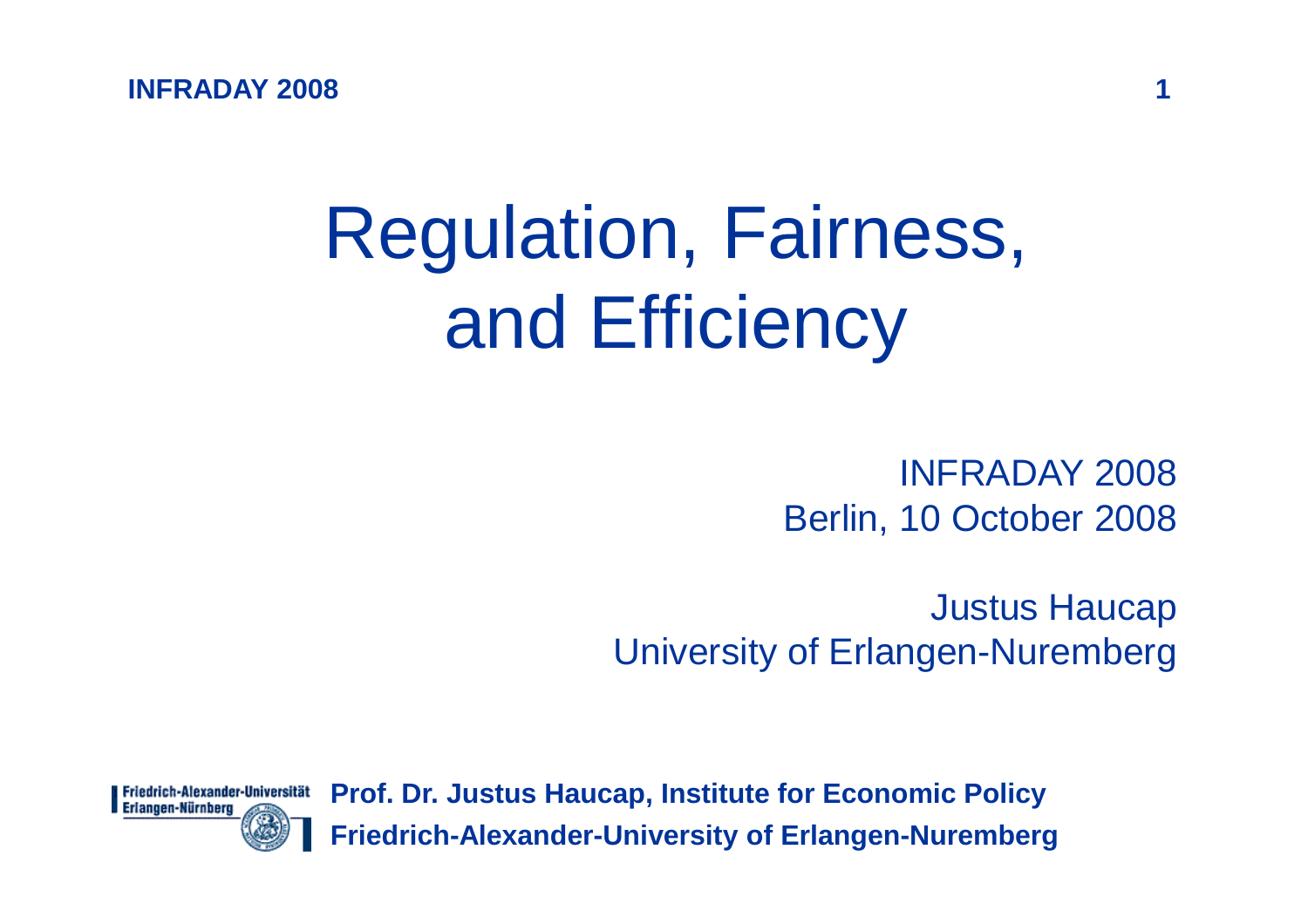# Objectives of Natural Monopoly Regulation

Efficiency, efficiency, efficiency:

- 1. Allocative Efficiency
- 2. Productive Efficiency
- 3. Dynamic Efficiency

Other objectives? - maybe

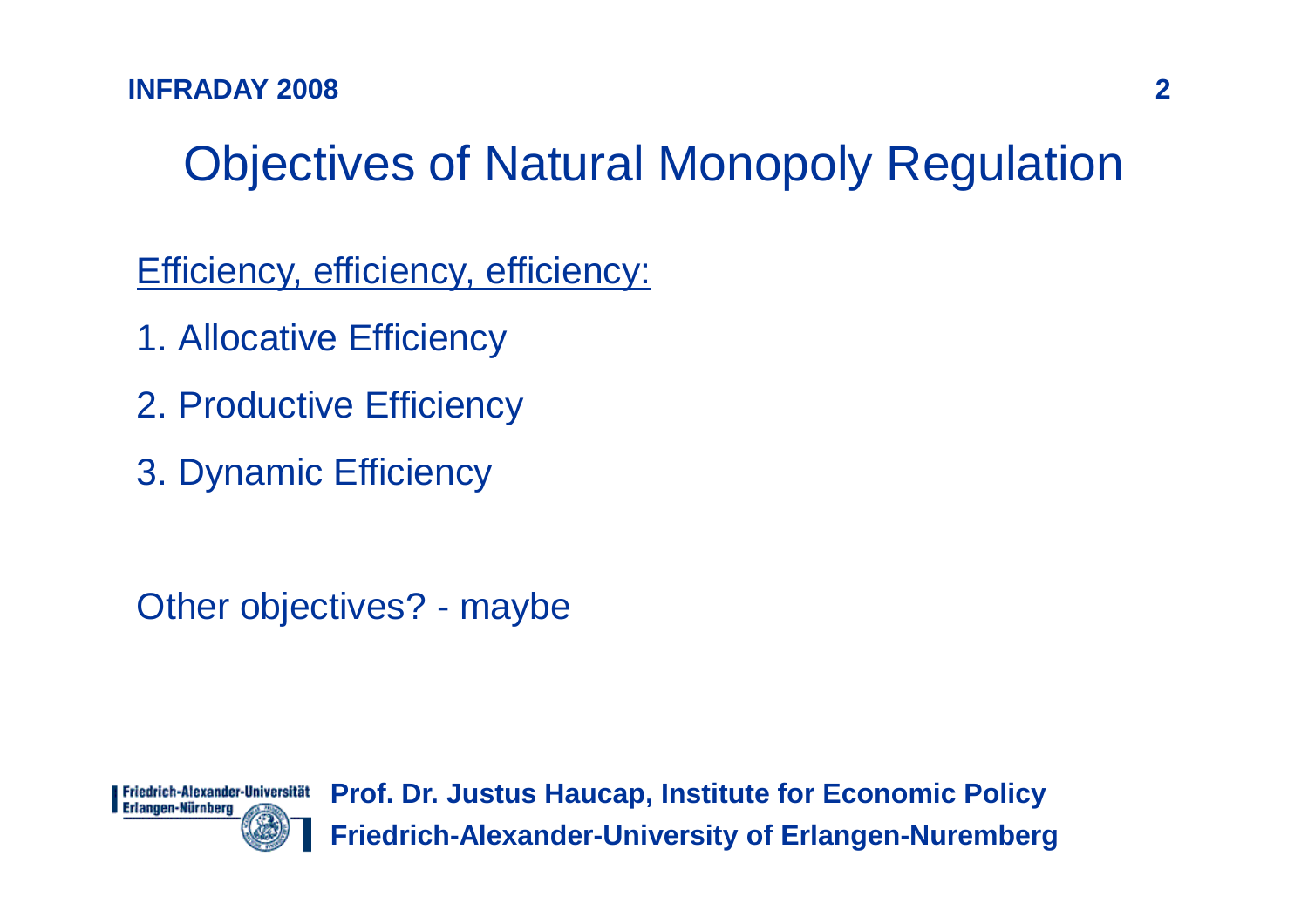### **<sup>3</sup>** Is efficiency really pursued?

Viscusi, Vernon, and Harrington (2000, p.44):

"In theory, regulatory agencies serve to maximize the national interest subject to their legislative mandates (…) Such a characterization of regulatory objectives is, unfortunately, excessively naïve. There are a number of diverse factors that influence policy decisions, many of which have very little to do with these formal statements of purpose."

Q1: Why don't we observe Ramsey pricing to allocate common costs in real life?

A: Information? Think about incidence of these mark-ups.

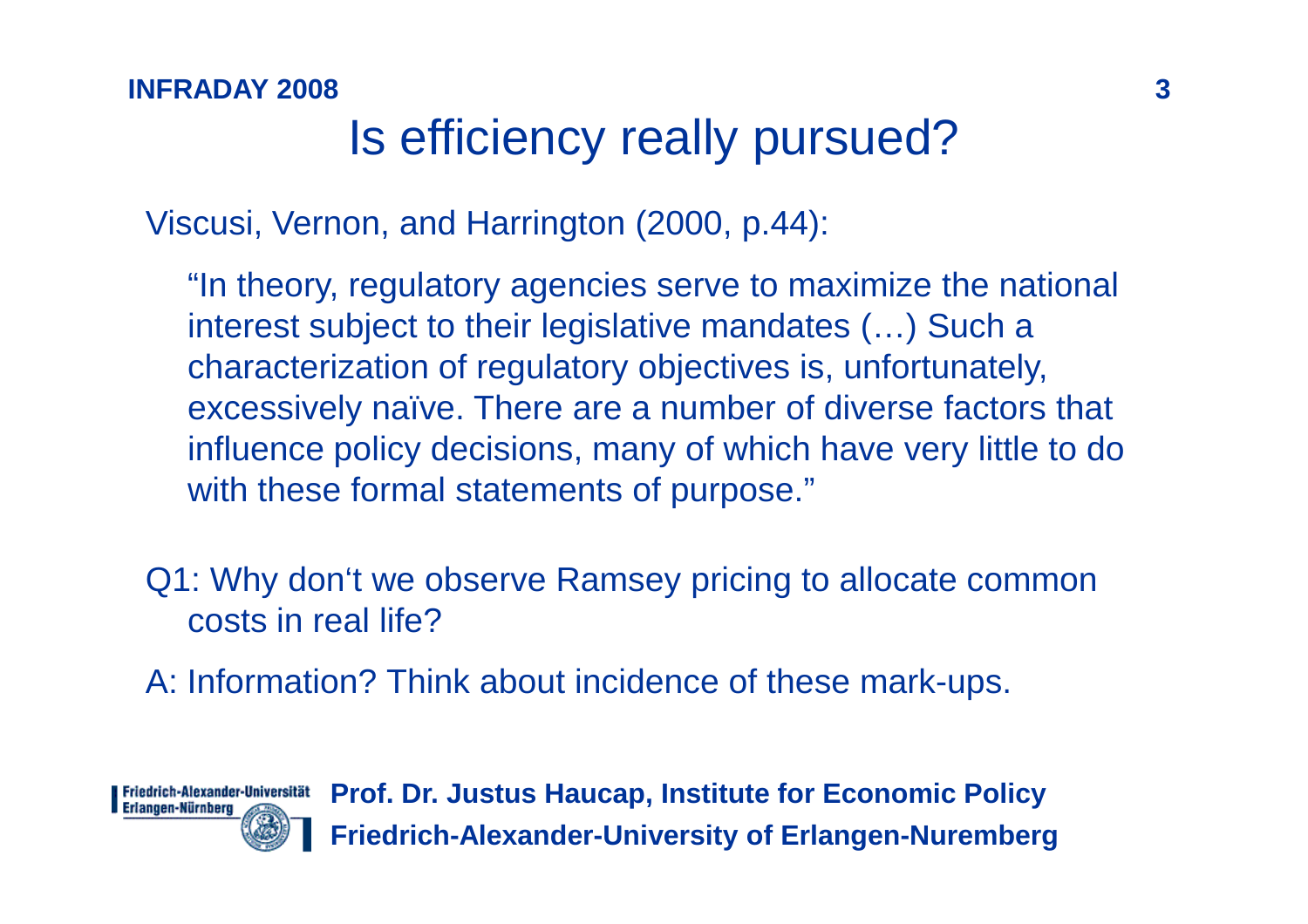### Is efficiency really pursued?

Q2: Why are we concerned about the X in CPI-X-regulation?To enhance allocative efficiency? In electricity consumption?Bundesnetzagentur (2006, p. 13):

"To increase efficiency cannot be the only objective pursued by incentive regulation. The aim of Government intervention must also to limit the profits from natural monopoly."

Q3: Why are universal service obligations and uniform pricing requirements so common?



…..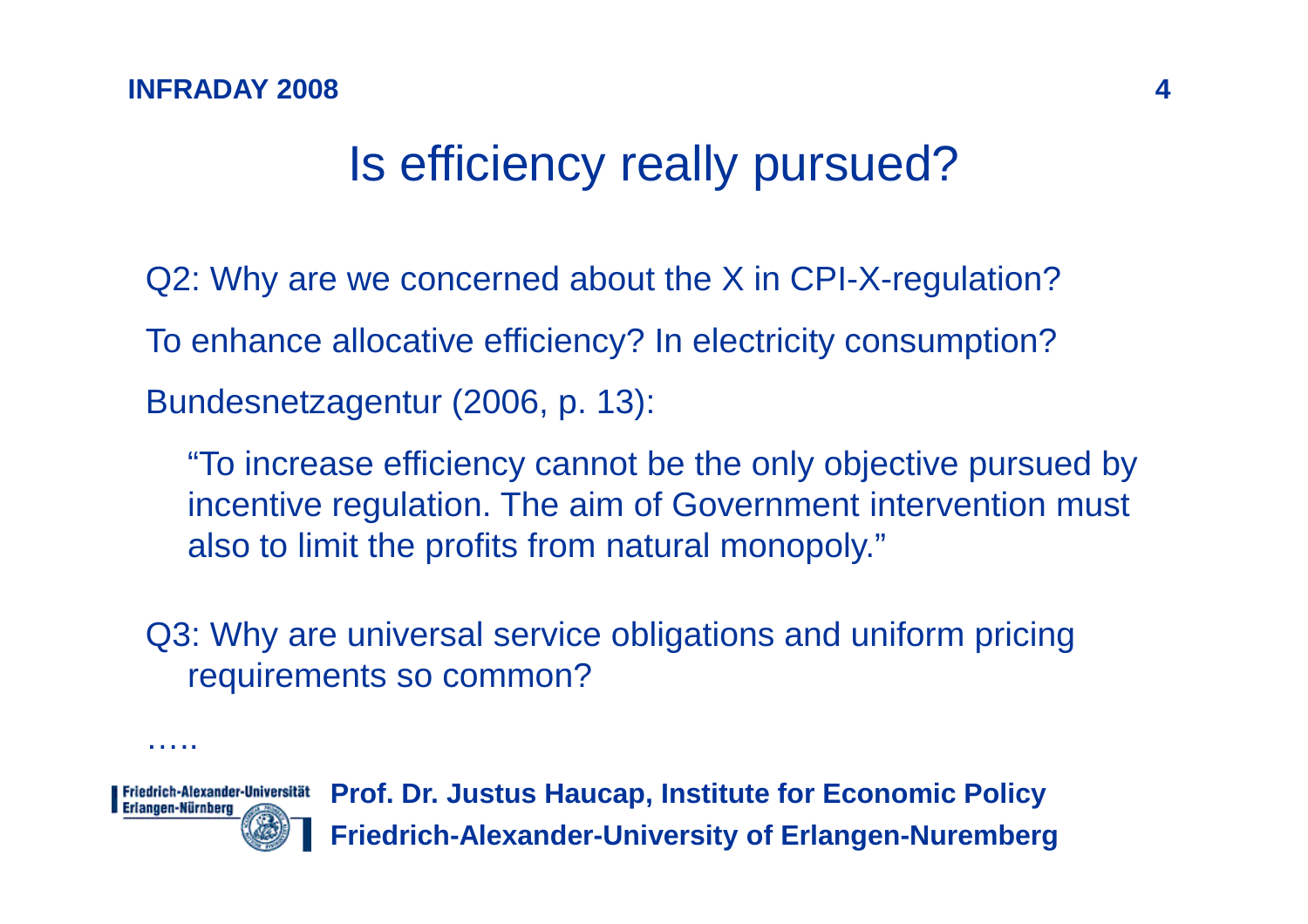## Examples: Electricity

Are policy makers concerned about the efficiency of electricity markets?

- Allocative efficiency? hardly.
- Dynamic efficiency? maybe.
- Productive efficiency? somewhat.

Q: Are policy makers concerned about distribution/fairness?

A: Yes, definitely. Distribution issues between local Government, central Government, firms and consumers.

And: Price cuts tend to increase consumption (in the long-run).

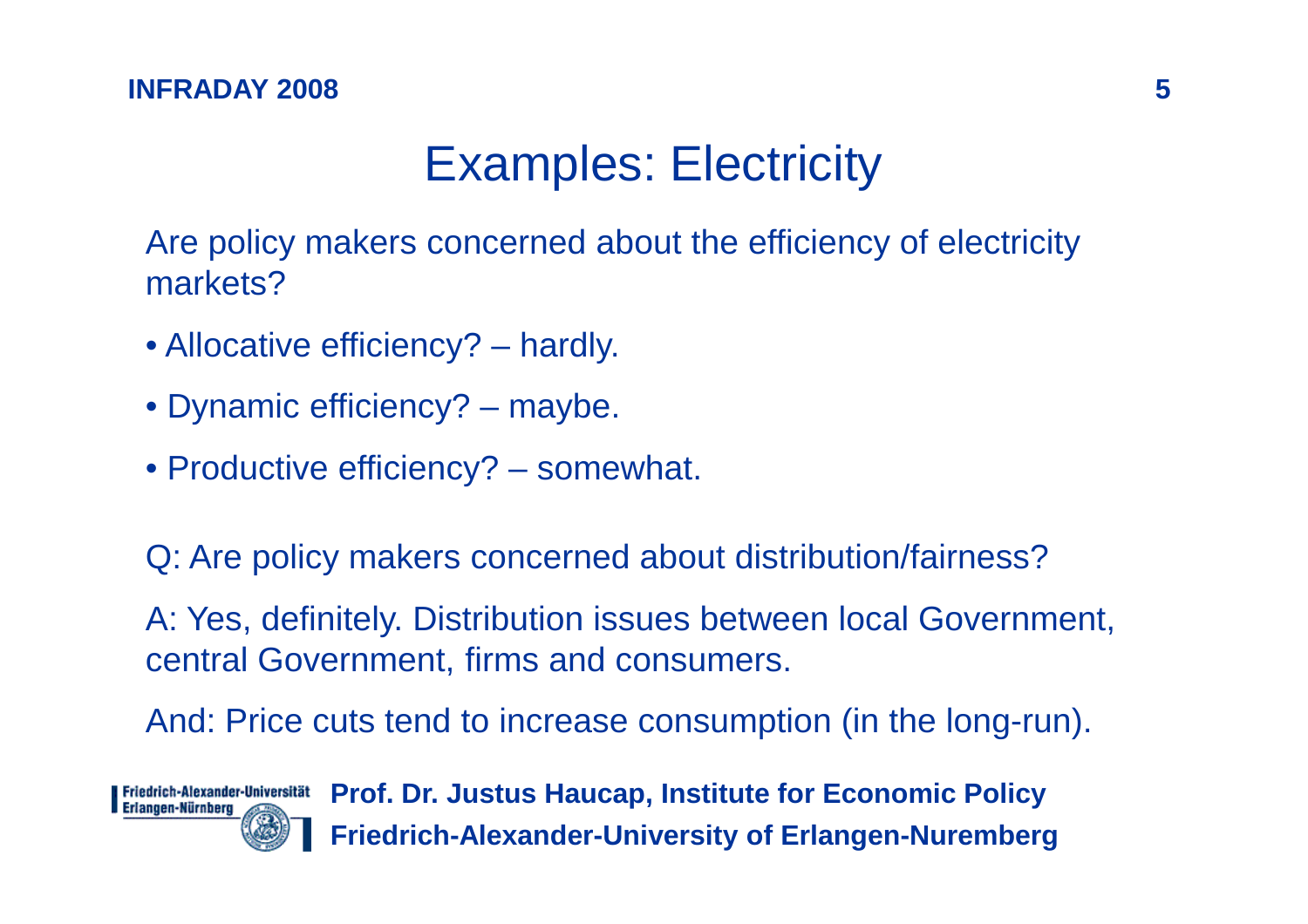#### **INFRADAY 2008<sup>6</sup>**

# Examples: Telecommunications and Rail

Telecommunications – current issues:

- $\bullet$ Digital divide, rural broadband, universal service
- $\bullet$ How to foster innovation and new services
- $\bullet$  Side step: dynamic vs. allocative efficiency trade-off also has distributional consequences (at or above marginal cost pricing)

### Rail:

•Transport in rural areas.

Friedrich-Alexander-Universität Erlangen-Nürnberg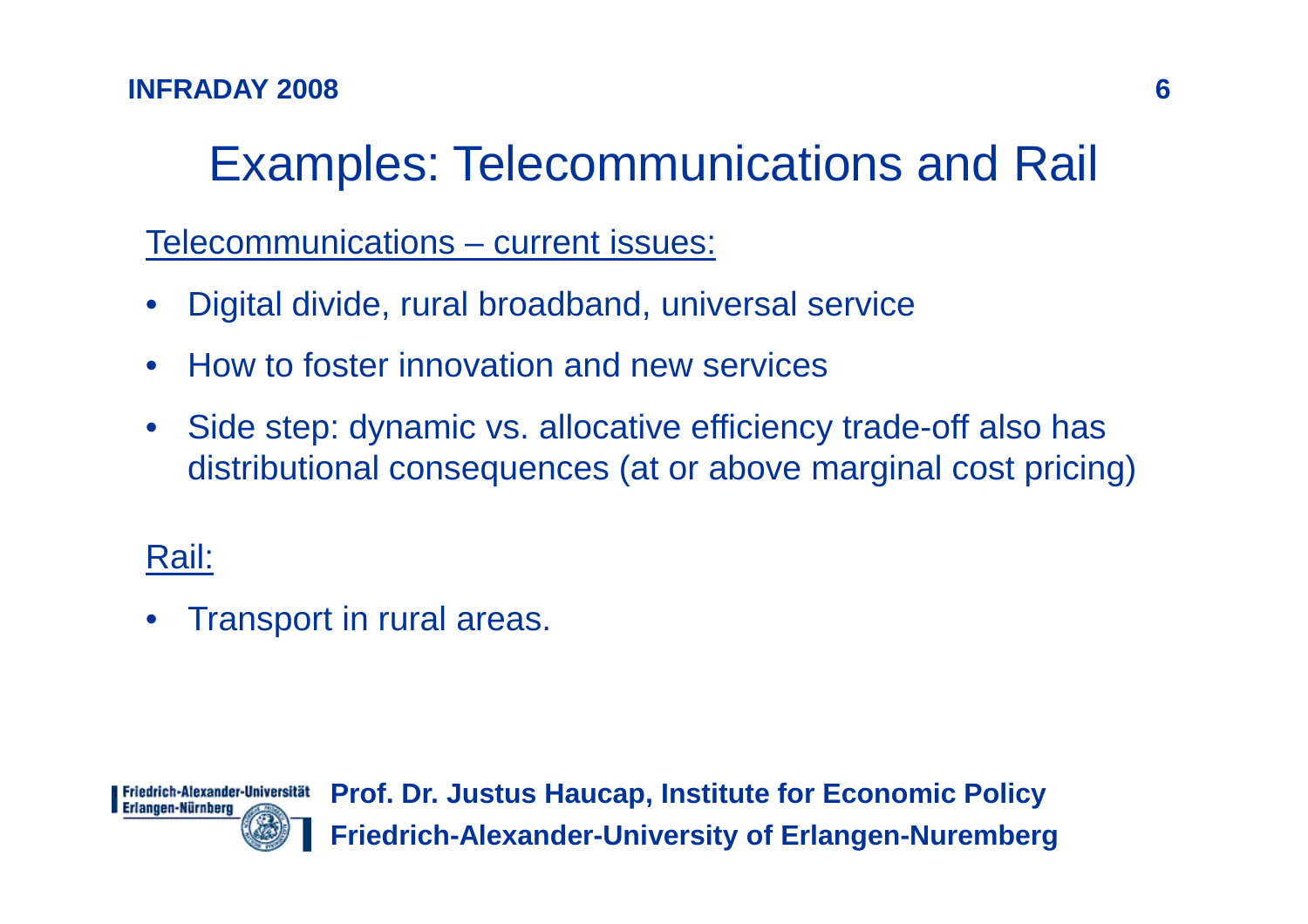# Effects of Focusing on Fairness

(Shift of) Focus on Consumer Surplus in European Competition Policy:

- Neven and Röller (2005): Lobbying Incentives are systematically different for consumers and merging firms  $\rightarrow$  consumer standard better suited to reach efficiency (total welfare)
- Lagerlöf and Heidhues (2005): Information asymmetries between consumers and merging firms  $\rightarrow$  consumer standard better suited to reach efficiency (total welfare)
- Idea similar to Fershtman and Judd (1987): Strategically manipulate agent's (here: the competition agency's) incentives (objectives) in order to achieve final objective (here: total welfare).

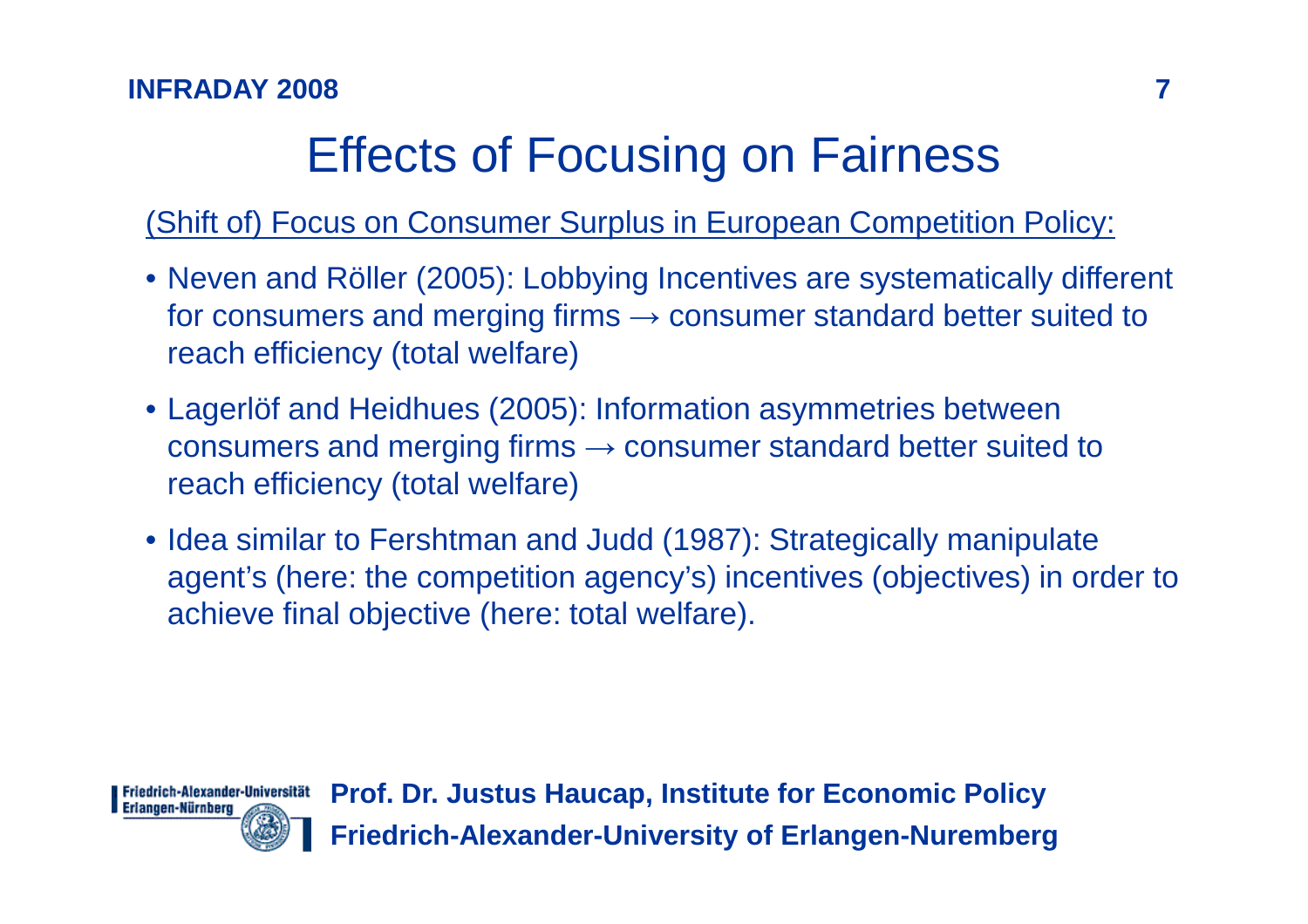## Political Sustainability

### Societal Legitimacy of Political Reforms is Important:

- Henisz, Holburn and Zelner (2005): Empirical Study of Electricity Supply Reforms/Liberalization in 83 Countries.
- Study analyses factors that determine whether the regulatory framework is changed following an liberalization process or whether liberalization processes are later even (partially) reversed.
- This depends on: (1) the new regime's performance, (2) policy in similar or related countries, (3) vintage of initial reforms and institutions, (4) whether lenders are more multilateral or more national, (5) investors' experience with host country

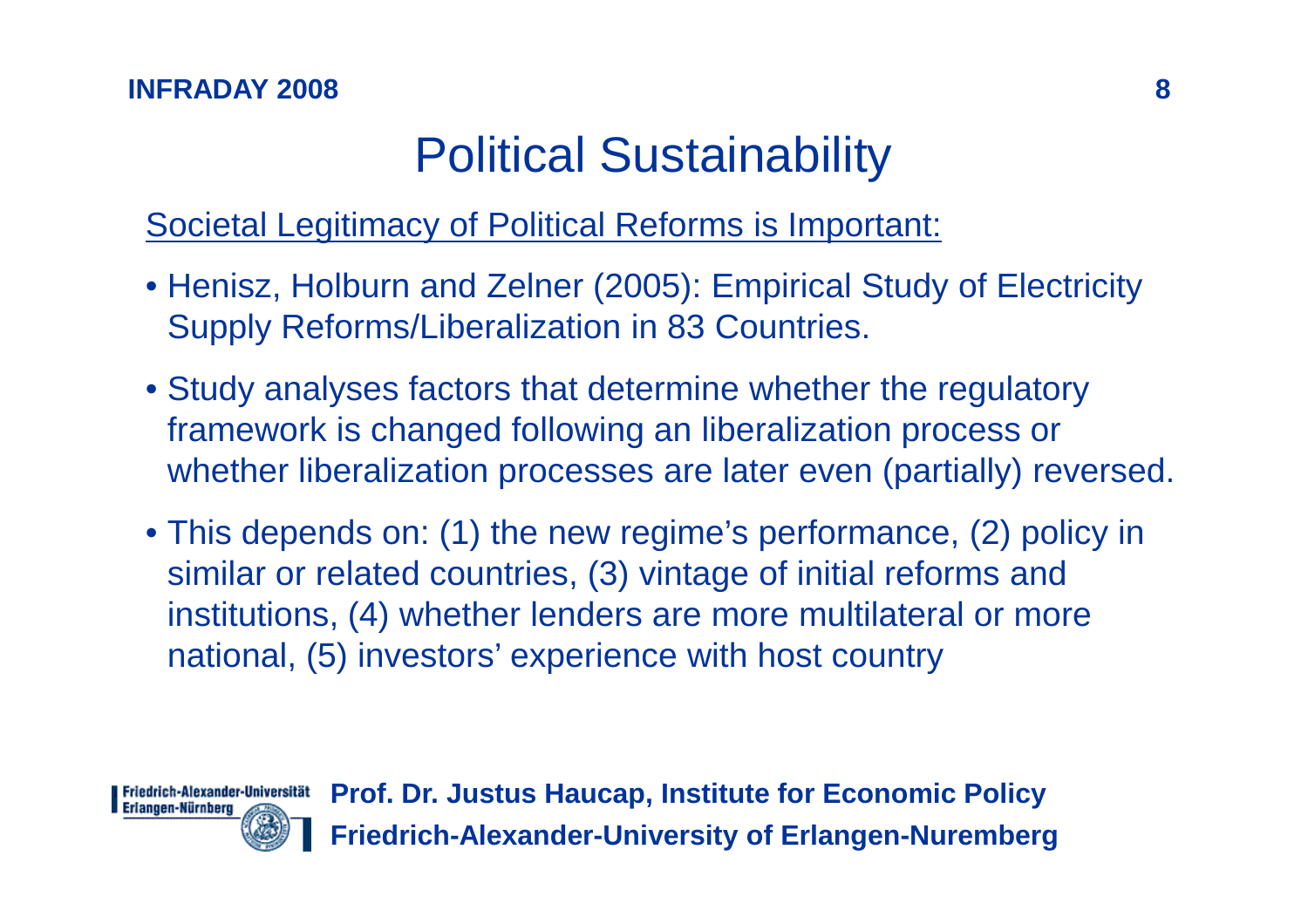### Political Sustainability

### Bundesnetzagentur (2006):

"An increase in efficiency and the associated possibility for firms to keep the realized savings as profit cannot be the only objective of incentive regulation. It must be the objective of Government intervention to limit profits from natural monopoly and pass it on to consumers. Apart from economic aspects, the question of political legitimacy is important. If a regulatory regime is disapproved by the public or if it produces unwanted results, it cannot survive in the long term."

- Hence: "Fair prices" are needed to make a regulatory framework politically sustainable.
- But: A sustainable framework is also important for dynamic efficiency, especially in infrastructure based industries.

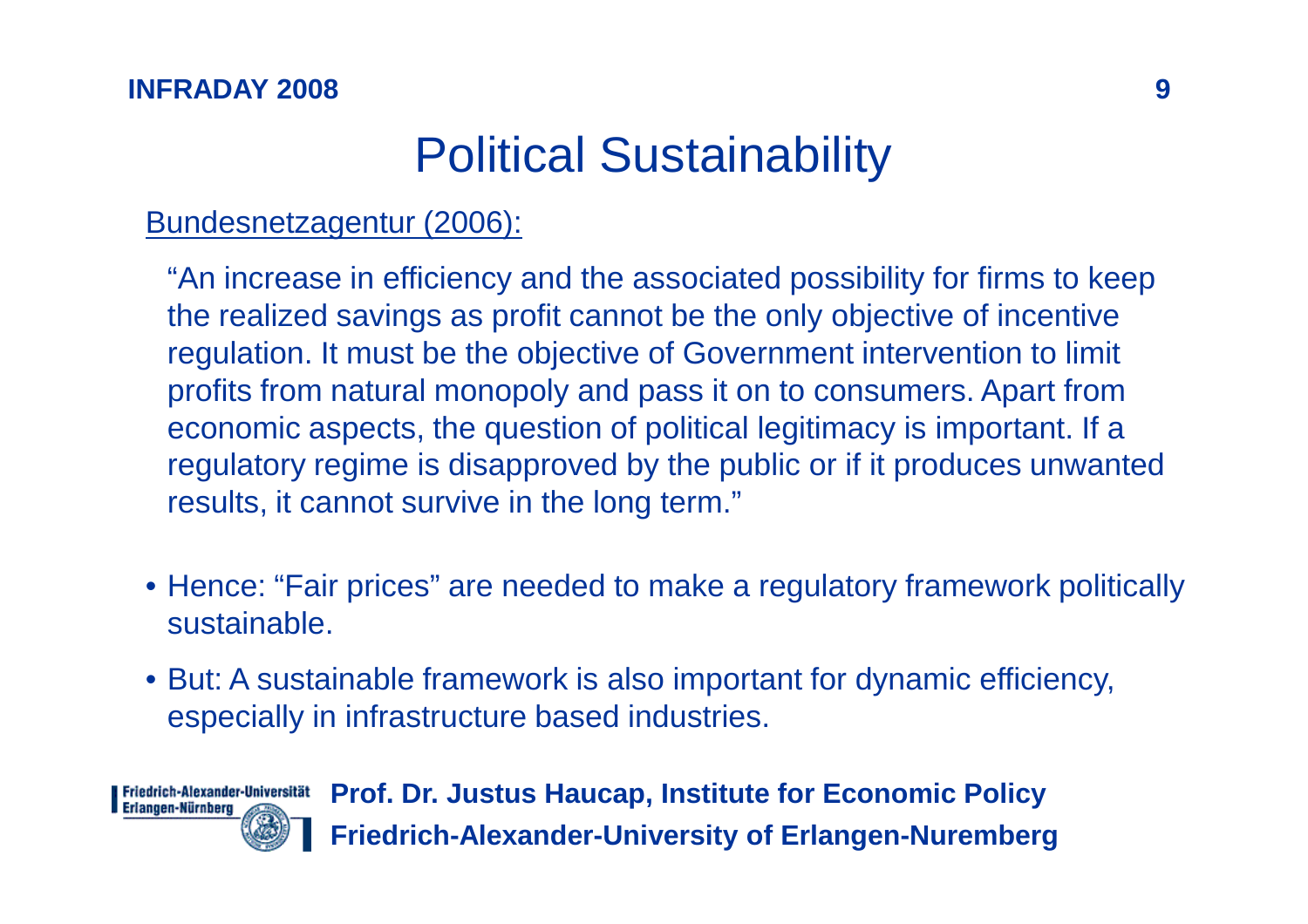#### **INFRADAY 2008**

### Political Sustainability

### Alternative efficiency criteria:

- Oliver Williamson (1996): Remediableness a give situation is only inefficient from a transaction cost perspective if an alternative framework can be implemented that leads to less inefficient results
- Avinash Dixit (1996): Transaction Cost Politics

### Models:

• "Political sustainability" must be taken into account as another constraint, e.g. <u>CS/π > t</u> (or π < t) Similarly, distribution of consumer surplus among consumer groups should be important.

Note: Do firms (voluntarily) redistribute to stabilize the regulatory framework?

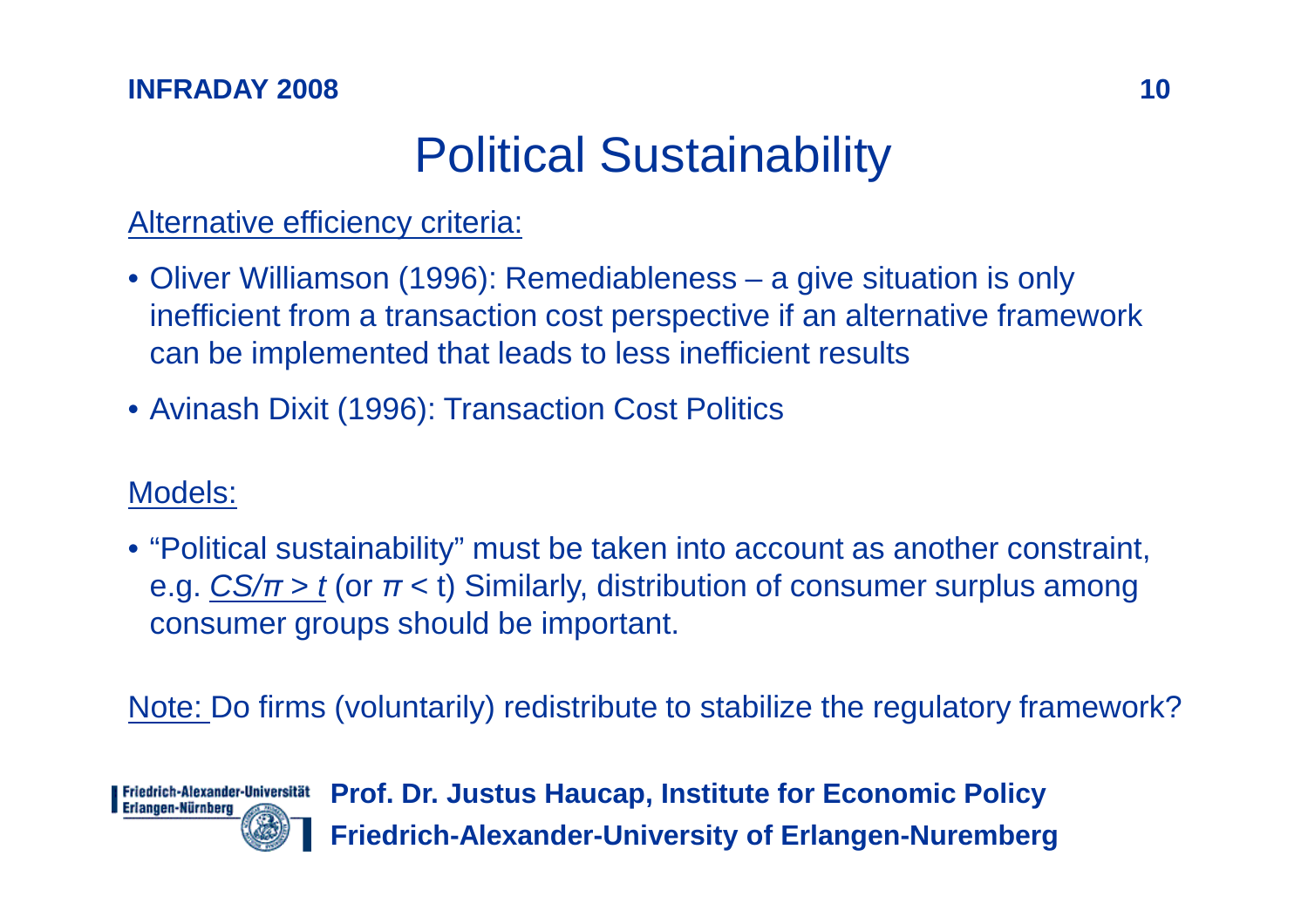#### **INFRADAY 2008**

# **Summary**

- To safeguard institutional reforms (market liberalization) we have to think about political sustainability (distributional consequences).
- Some redistribution may be efficiency enhancing in a second-best world, especially in infrastructure-based industries with long-lasting investment.
- Dynamic efficiency is, on the one hand, even further distorted to make regulatory frameworks sustainable (fewer consumers benefit from innovation than form price cuts), but sustainability in itself fosters dynamic efficiency.
- Distributional consequences are also important for other, related areas, such as the debate about the allocation of CO2 certificates.
- This may be a promising research area for both theory and empirical work.